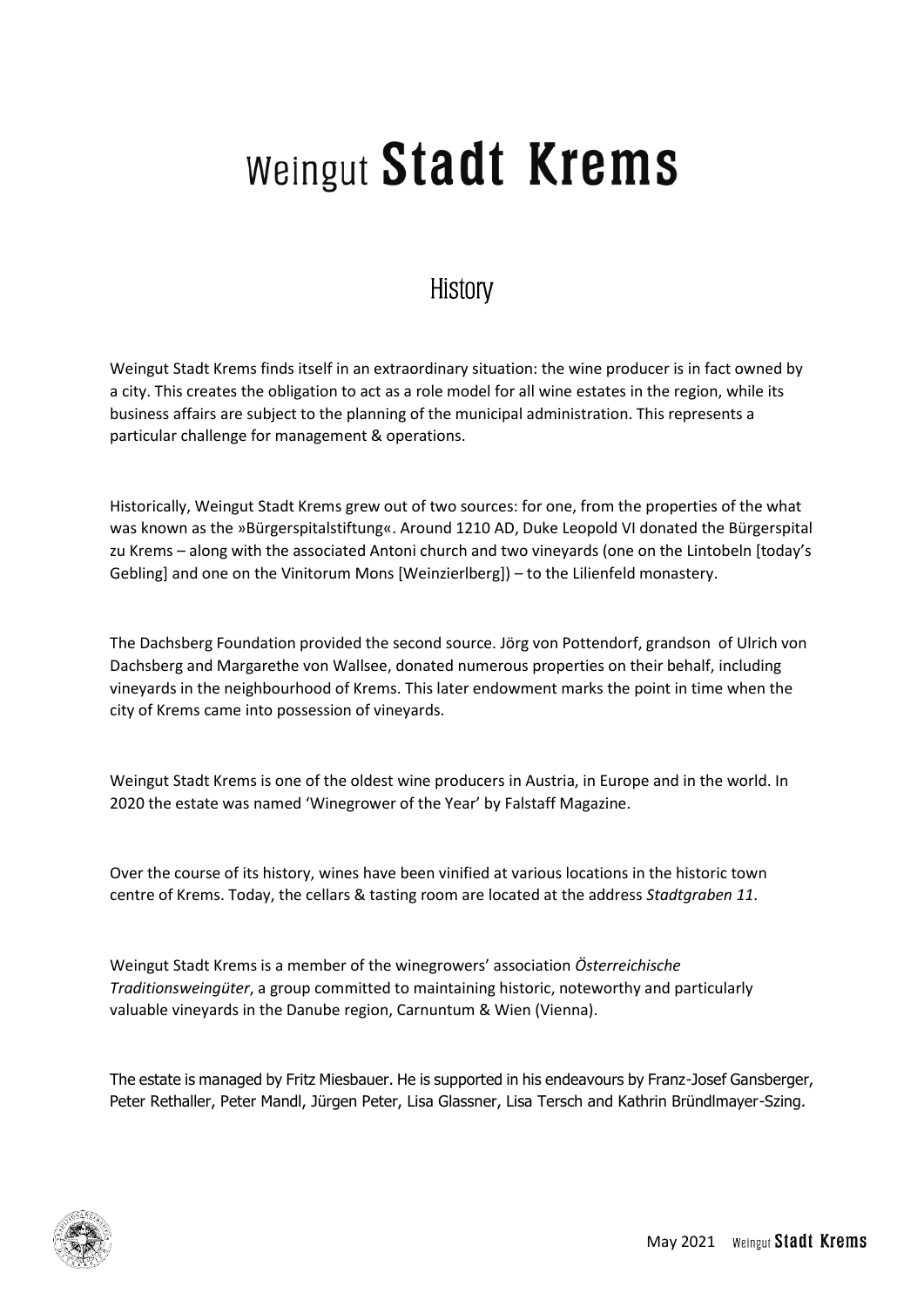### Climate / Geology / Vineyards

All forty hectares of vineyards belonging to the estate are located within the city limits of Krems, north of the Danube in the northern half of the winegrowing region Kremstal.

The majority of the estate's holdings are planted to the leading varieties named in the Kremstal DAC statutes, Grüner Veltliner (75% of the area under vines) and Riesling (20%).

The city of Krems is situated at 210 metres above sea level and the vineyards are laid out between 220–380m. This provides Krems & environs with a transitional climate, combining Atlantic influences from the northwest with continental influences from the Pannonian climate to the east.

Comparatively dramatic fluctuations in temperature, combined with low annual precipitation (Ø545mm/year), make Krems an ideal location for viticulture. The vines particularly benefit from the nearby Danube River, which moderates extremes of temperature and ensures consistent air circulation.

The geologic underpinnings, which are very diverse, are unique to Krems. The rolling hills to the east & northeast of the city centre, formed from soils of loess, are absolutely perfect for fruit-forward wines vinified from the grape variety Grüner Veltliner.

High above the city in the north the soils are a bit leaner, with coarse gravels rising to the surface. This is where Grüner Veltliner begins to take on an attractive dynamic tension.

The grape variety Riesling is at home in the western part of Krems, in the city-district Stein. Mineraldriven, long-lived wines of grand format are grown on the steep terraced slopes, demanding a great deal of work and consummate craftsmanship. Slatey amphibolite, Gföhler gneiss and conglomerate constitute the meagre rock formations here, which can store a lot of heat but precious little water. In addition, these parcels enjoy the sun-blessed orientation (Ø1816 hours of sunshine during the vegetation cycle), which is conducive to enhanced ripening of the grapes.

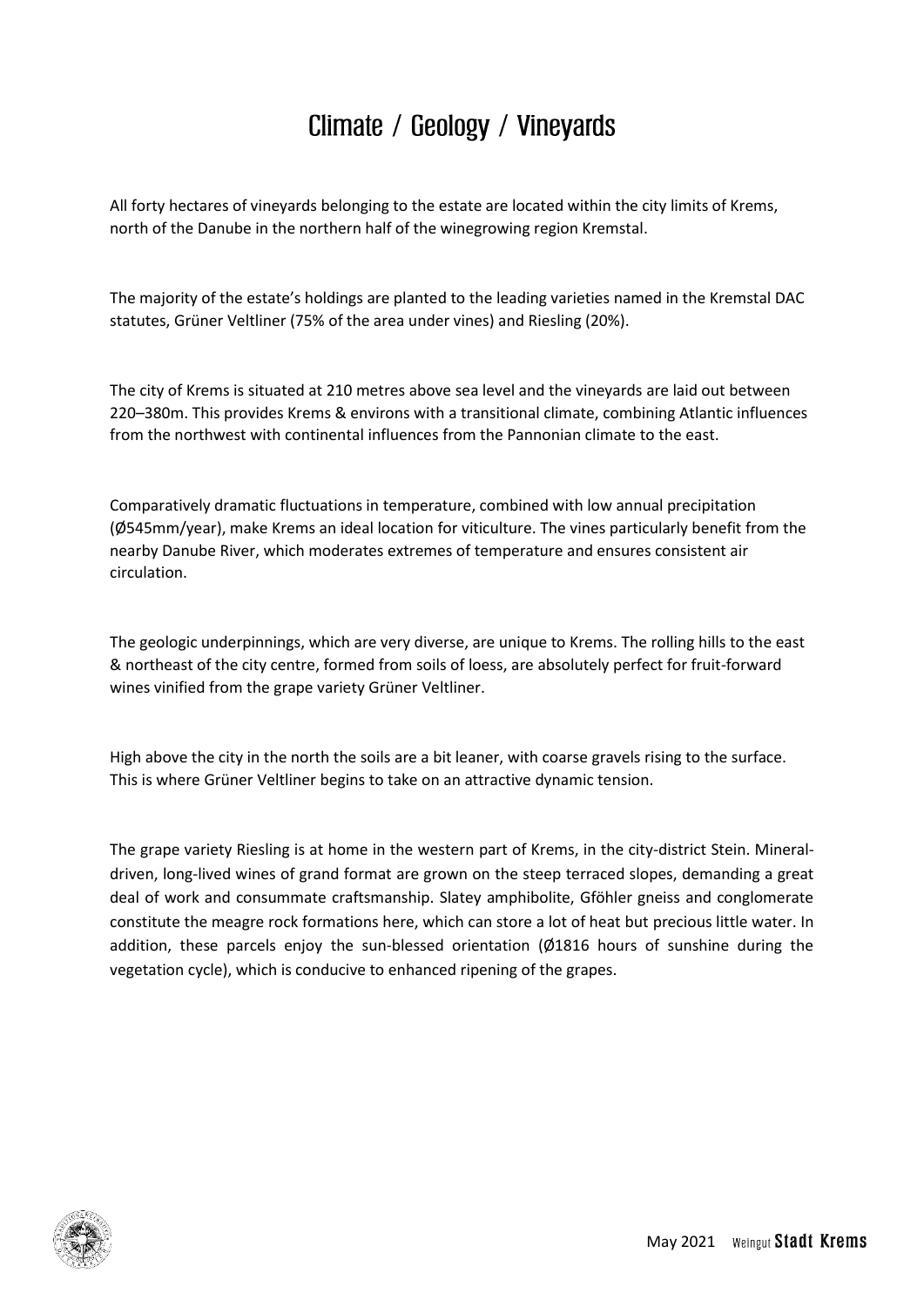At the heart of the estate's property are the storied vineyards Weinzierlberg, Wachtberg, Schreck & Grillenparz.

| Ried                                       | Weinzierlberg                                                                   | Wachtberg 1.ÖTW                                                                                 | <b>Schreck</b>                                                                      | Grillenparz 1.ÖTW                                                                                                                           |
|--------------------------------------------|---------------------------------------------------------------------------------|-------------------------------------------------------------------------------------------------|-------------------------------------------------------------------------------------|---------------------------------------------------------------------------------------------------------------------------------------------|
| <b>Grape Variety</b>                       | Grüner Veltliner                                                                | Grüner Veltliner                                                                                | Riesling                                                                            | Riesling                                                                                                                                    |
| Soil<br>Microclimate                       | Loess, Danube<br>gravel<br>Warm Pannonian<br>climate, many hours<br>of sunshine | Danube gravel, paragneiss<br>Cool winds from the<br>Waldviertel, dramatic<br>temperature swings | Slate-rich<br>amphibolite<br>Windy & dry,<br>warmth stored in<br>the stone walls of | Calcareous<br>carbonate<br>conglomerate,<br>Gföhler gneiss,<br>sandy gravel<br>Windy & dry,<br>crystalline solid rock<br>stores warmth well |
|                                            |                                                                                 |                                                                                                 | its terraces                                                                        |                                                                                                                                             |
| Elevation                                  | 218-291 m                                                                       | 251-391 m                                                                                       | 259-323 m                                                                           | 262-335 m                                                                                                                                   |
| Inclination                                | Max. $4.7^{\circ}$ / Ø 27°                                                      | Max. $36^{\circ}/\cancel{0}7.4^{\circ}$                                                         | Max. $38^\circ$ / Ø 12 $^\circ$                                                     | Max. $31^\circ$ / Ø 12 $^\circ$                                                                                                             |
| Orientation                                | E-W                                                                             | <b>SO</b>                                                                                       | <b>SO</b>                                                                           | <b>SO</b>                                                                                                                                   |
| Area / Cultivated by<br><b>Stadt Krems</b> | 30 ha / 6.6 ha                                                                  | 30 ha / 1.5 ha                                                                                  | 6 ha / 0.45 ha                                                                      | 7,8 ha / 3.3 ha                                                                                                                             |
| Origin of the name                         | 1112 as 'Vinitorum<br>Mons' = hillside<br>behind the<br>winegrowers' village    | 1137 as 'Wartberg' =<br>lookout point, where<br>guards could warn of<br>approaching enemies     | 1360 as 'Schrekch' =<br>a steep indentation<br>in the landscape                     | 1180 as $\delta$ ad<br>grillenporce« =<br>home to a<br>multitude of<br>crickets                                                             |

#### Wine Style

In addition to fine fruit, varietal typicity and clearly discernible character of origin, the literal wholesomeness of the wines is the most prominent feature of the Weingut Stadt Krems portfolio. Our wines should be enjoyable to drink, present themselves as the perfect accompaniment to pleasures of the table, and still exhibit nerve & vivacity, even after a few years of bottle aging.

This characterisation might sound obvious, but we live in times in which wines are becoming ever more powerful. Those wines might well dominate tastings & competitions, but they are far too seldom truly enjoyable to drink.

In order to do justice to our centuries of viticultural history, wines from Weingut Stadt Krems are vinified in a timeless fashion. A puristic way of viticulture & vinification has established itself. Handharvesting, careful selection of the best grapes and patient aging in stainless steel tanks and wooden casks with extended time on the fine lees – these are the influences at work in the creation of our wines.

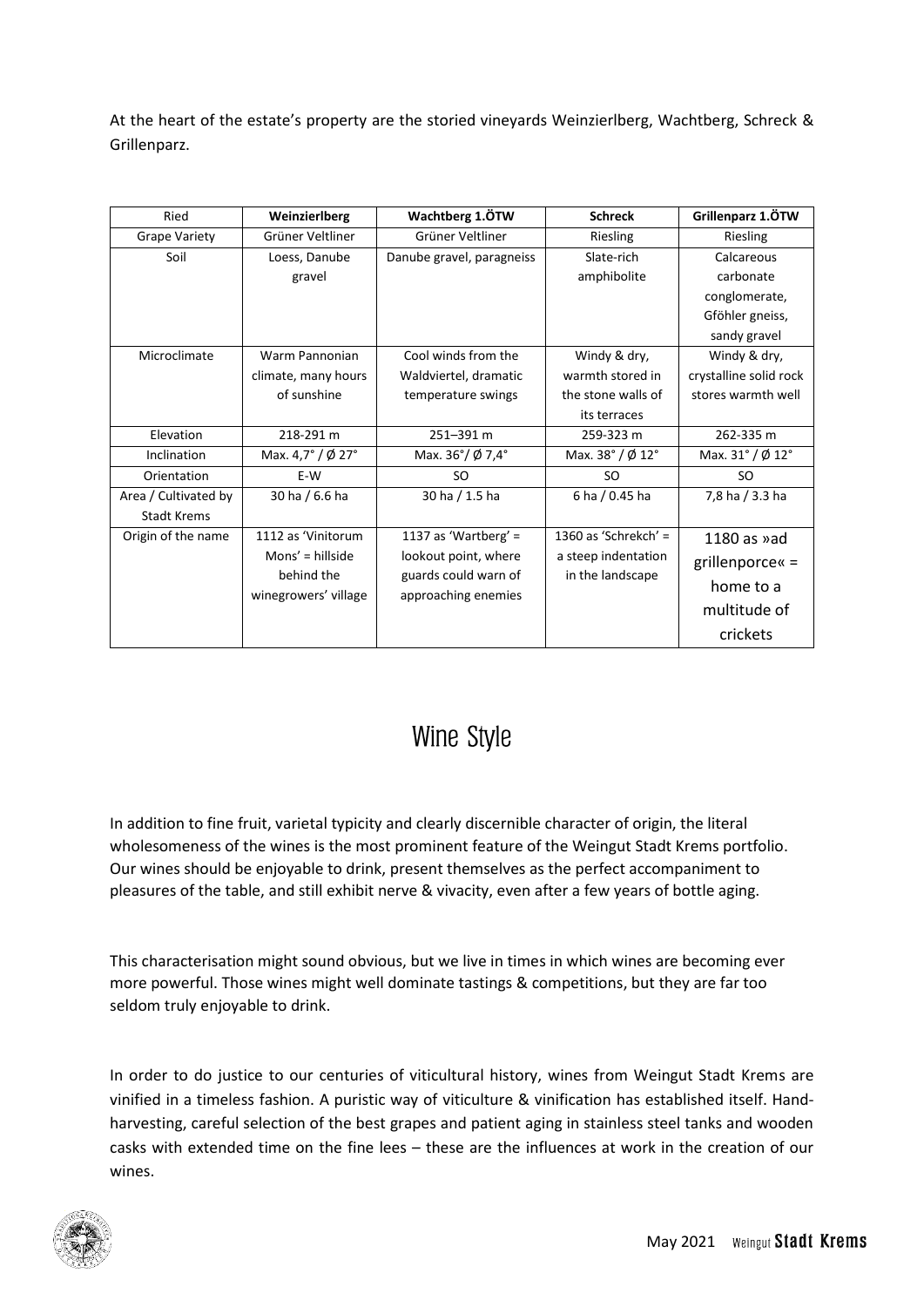## Member estate of the Österreichischen Traditionsweingüter



The same level of quality cannot be assumed in all places where vines are planted. It is ancient wisdom that there are vineyards that consistently produce exceptional wines every year, while elsewhere nearby – with comparable care & vinification – only decent or middling wines may be obtained.

With this in mind, we have defined the quality of our wines across three levels of origin. These are, in ascending order of quality, *Gebietswein* (regional wine), *Ortswein* (village wine) and *Lagenwein* (from individual vineyards). These quality levels are legally prescribed in the wine law of the Kremstal DAC (Districtus Austriae Controllatus) statutes.

In addition, our wines bear the designations of the ÖTW vineyard classification – 1.ÖTW Lage and G.ÖTW Lage – on the label, which refer to the absolute top of the quality pyramid, the singlevineyard wines. Wines with these designations represent the pinnacle of our assortment.

The standards upon which this classification is based are:

 Member estates of the Österreichische Traditionsweingüter are either certified 'Sustainable Austria', earn the minimum standard EU organic seal 'Organic grape production', or its equivalent

- There is a ban on herbicides & insecticides in the cultivation of 1.ÖTW sites
- $-$  The maximum yield per hectare from 1. $\ddot{\text{O}}$ TW sites is 60 hectolitres per hectare
- Grapes for wines from 1.ÖTW sites must be harvested by hand
- The grape must has to remain unadulterated in every respect and may not be concentrated
	- $-$  White wines from the 1.ÖTW vineyards are first released to the market in September of the year following the harvest

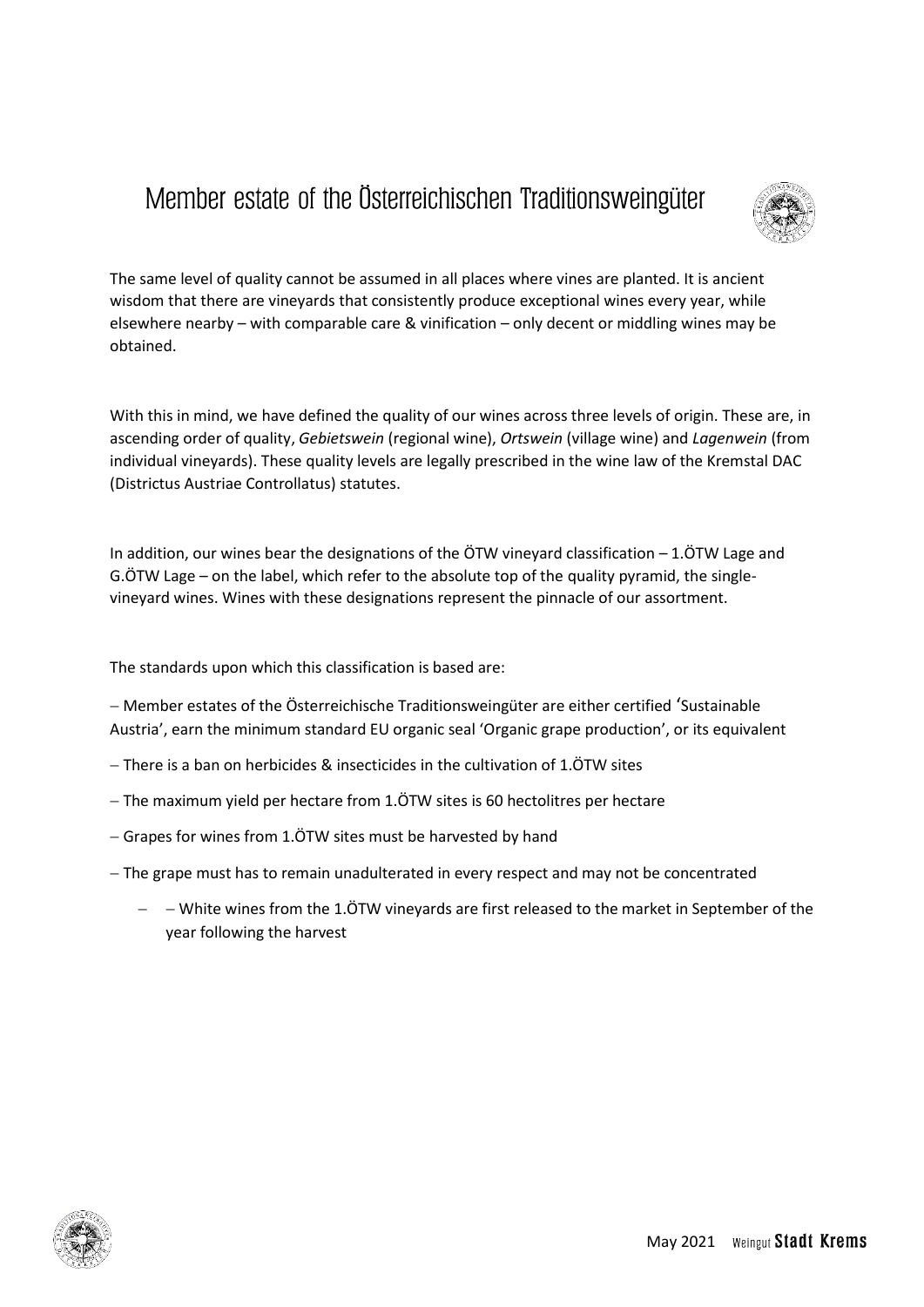#### Recognition

We are particularly grateful for having been named Falstaff Winegrower of the Year for 2020.

#### *Aktuelle Bewertungen unserer Weine (Stand Mai 2021)*

ALA CARTE A

- 97 2019 Ried Grillenparz 1.ÖTW Kremstal DAC Riesling
- 95 2019 Ried Schreck Kremstal DAC Riesling
- 94 2019 Ried Wachtberg 1.ÖTW Kremstal DAC Grüner Veltliner
- 93 2019 Ried Weinzierlberg Kremstal DAC Grüner Veltliner
- 92+ 2019 Stein Kremstal DAC Riesling Schieferterrassen
- 92 2019 Krems Kremstal DAC Grüner Veltliner
- 97 2019 Ried Grillenparz 1.ÖTW Kremstal DAC Riesling
- 95 2019 Ried Schreck Kremstal DAC Riesling
- 94 2019 Ried Wachtberg 1.ÖTW Kremstal DAC Grüner Veltliner
- 93 2020 Ried Weinzierlberg Kremstal DAC Grüner Veltliner (DAC Cup Sieger!)
- 92 2019 Stein Kremstal DAC Riesling Schieferterrassen
- 92 2019 Stein Kremstal DAC Grüner Veltliner
- 92 2020 Kremstal DAC Riesling Steinterrassen
- 91 2020 Kremstal DAC Grüner Veltliner
- 95 2016 Ried Schreck Kremstal DAC Riesling
- 95 2019 Ried Wachtberg 1.ÖTW Kremstal DAC Grüner Veltliner
- 95 2019 Ried Grillenparz 1.ÖTW Kremstal DAC Riesling
- 90 2018 Ried Weinzierlberg Kremstal DAC Grüner Veltliner
- 91 2017 Ried Wachtberg 1.ÖTW Kremstal DAC Grüner Veltliner
- 93 2017 Ried Grillenparz 1.ÖTW Kremstal DAC Riesling
- 92-93 2016 Ried Schreck Kremstal DAC Riesling
- 95 2019 Ried Grillenparz 1.ÖTW Kremstal DAC Riesling
- 95 2019 Ried Wachtberg 1.ÖTW Kremstal DAC Grüner Veltliner
- 93 2018 Ried Schreck Kremstal DAC Riesling
- 91 2018 Stein Kremstal DAC Grüner Veltliner
- 18 2019 Ried Schreck Kremstal DAC Riesling
- 17,5 2019 Ried Grillenparz 1.ÖTW Kremstal DAC Riesling
- 17 2019 Ried Wachtberg 1.ÖTW Kremstal DAC Grüner Veltliner
- 16,5 2019 Stein Kremstal DAC Riesling Schieferterrassen
- 16,5 2019 Stein Kremstal DAC Grüner Veltliner
- 16 2019 Ried Weinzierlberg Kremstal DAC Grüner Veltliner
- 16 2019 Kremstal DAC Riesling Steinterrassen



falstaff

eRobertParker.com The Independent Consumer's Guide to Fine Wine

#### **JAMESSUCKLING.COMT**